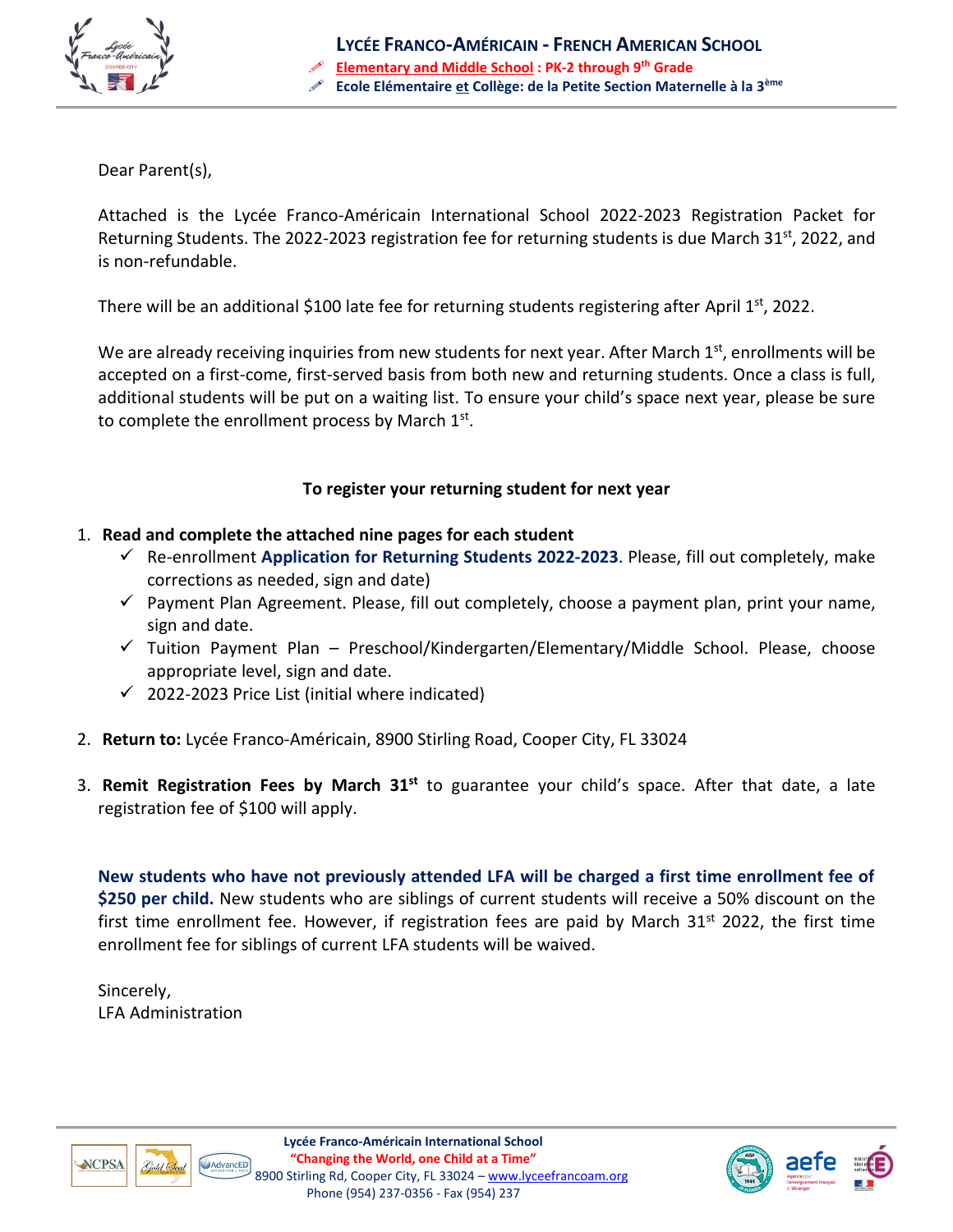

**LYCÉE FRANCO-AMÉRICAIN - FRENCH AMERICAN SCHOOL**

**Elementary and Middle School : PK-2 through 9th Grade**

**Ecole Elémentaire et Collège: de la Petite Section Maternelle à la 3ème**

#### **Re-Enrollment Application For Returning Students 2022-2023**

#### **To submit an application:**

- **1) Complete all information** and sign and date in the space provided at the bottom of application.
- **2)** Return to: Lycée Franco-Américain, 8900 Stirling Road, Cooper City, FL 33024
- 3) Remit Registration Fees by March 31<sup>st</sup>, 2022 to guarantee your child's space. After that date, a late registration fee of \$100.00 will apply and space is not guaranteed.

#### **STUDENT INFORMATION**

| Student Name:                                                                               |                | Grade level: | School Year:                                                                       |  |
|---------------------------------------------------------------------------------------------|----------------|--------------|------------------------------------------------------------------------------------|--|
|                                                                                             | LAST, FIRST MI |              |                                                                                    |  |
| Home Address                                                                                |                |              |                                                                                    |  |
|                                                                                             |                |              | *This is where all school correspondence, including final reports, will be mailed. |  |
|                                                                                             |                | YEAR         | Gender: MALE / FEMALE (circle one)                                                 |  |
| Child's Primary Language (pick one): English French Spanish Haitian Creole – Other:         |                |              |                                                                                    |  |
| Language(s) spoken at home: ____English ____French ____Spanish ____Haitian Creole - Other:_ |                |              |                                                                                    |  |

Do you need to make changes to the list of people authorized to pick up your child from school? **YES** / **NO** (Please circle one)

#### **CONTACT INFORMATION**

| Mother/Guardian 1                              | Father/Guardian 2 Full name                    |
|------------------------------------------------|------------------------------------------------|
| Email address(es)                              | Email address(es)                              |
| Home phone(s)                                  | Home phone(s)                                  |
| Cell phone(s) and provider (ex: AT&T, Verizon) | Cell phone(s) and provider (ex: AT&T, Verizon) |
| Work phone(s)                                  | Work phone(s)                                  |

#### If Parents are separated, with whom does the child live?

*To the best of my knowledge, the above information is correct and complete. In the event of a change of address, phone, name, insurance information, people authorized to pick up my child(ren) etc. I will contact the school.*

Mother's Signature (or Guardian 1) Date and the United States of Date and Date and Date and Date and Date and Date and Date and Date and Date and Date and Date and Date and Date and Date and Date and Date and Date and Date

Father's Signature (or Guardian 2) Date and the Second Library of Date and Date and Date and Date and Date and Date and Date and Date and Date and Date and Date and Date and Date and Date and Date and Date and Date and Dat

**No application will be processed until it is fully completed, signed and a nonrefundable registration fee has been paid.**



**Lycée Franco-Américain International School "Changing the World, one Child at a Time"** 8900 Stirling Rd, Cooper City, FL 33024 - [www.lyceefrancoam.org](http://www.lyceefrancoam.org/) Phone (954) 237-0356 - Fax (954) 237

\_\_\_\_\_\_\_\_\_\_\_\_\_\_\_\_\_\_\_\_\_\_\_\_\_\_\_\_\_\_\_\_\_\_\_\_\_\_\_\_\_\_\_\_\_\_\_\_\_\_\_\_ \_\_\_\_\_\_\_\_\_\_\_\_\_\_\_\_\_\_\_\_\_\_\_\_\_

\_\_\_\_\_\_\_\_\_\_\_\_\_\_\_\_\_\_\_\_\_\_\_\_\_\_\_\_\_\_\_\_\_\_\_\_\_\_\_\_\_\_\_\_\_\_\_\_\_\_\_\_ \_\_\_\_\_\_\_\_\_\_\_\_\_\_\_\_\_\_\_\_\_\_\_\_\_

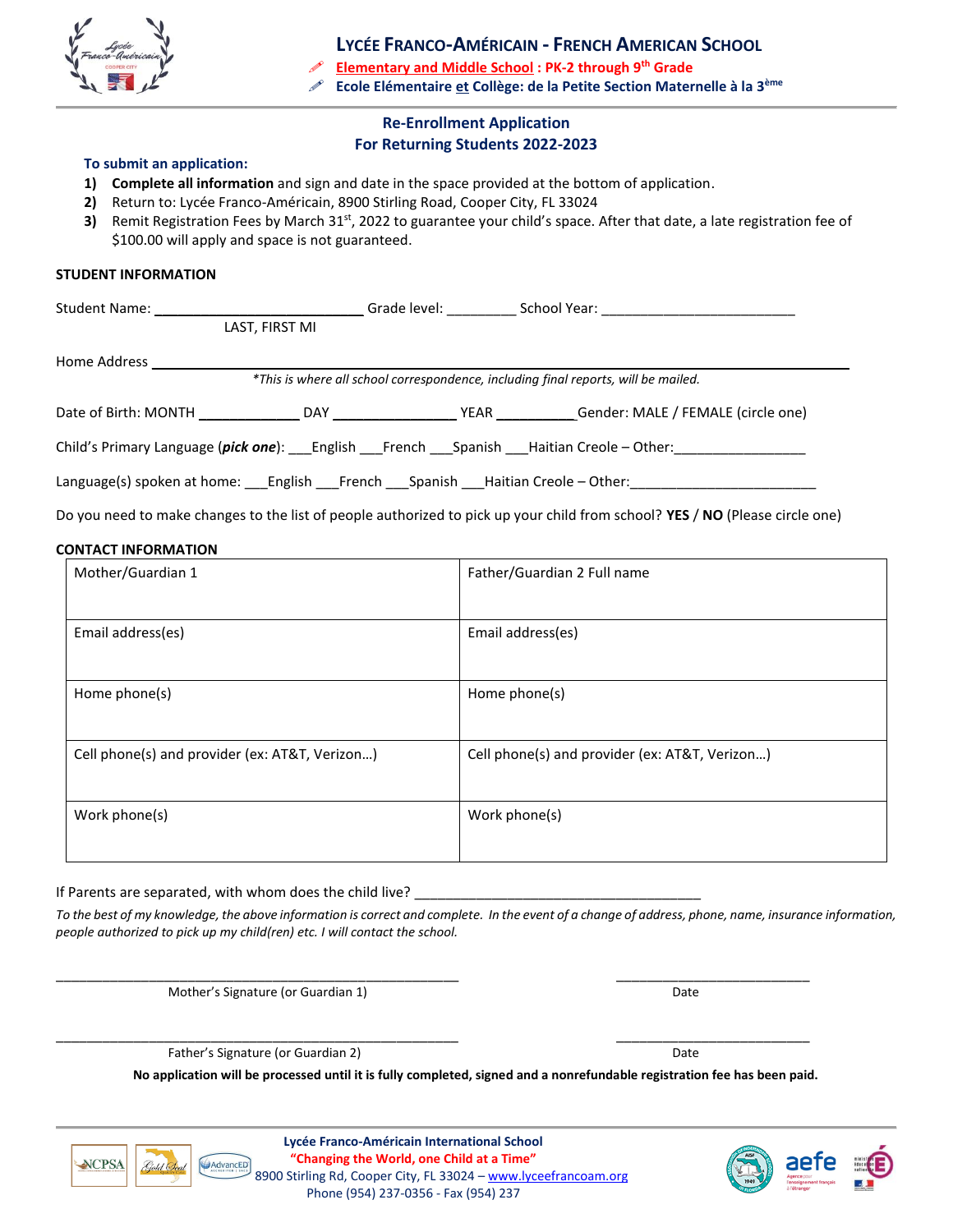

## **PAYMENT PLAN AGREEMENT**

Please submit a payment plan agreement each school year

**Student's name \_\_\_\_\_\_\_\_\_\_\_\_\_\_\_\_\_\_\_\_\_\_\_\_\_\_\_\_\_\_\_\_\_\_\_\_\_\_\_\_\_\_\_ Grade \_\_\_\_\_\_\_\_\_\_\_\_\_\_\_\_\_\_\_\_**

I have chosen the following payment plan:

 $\bigcap$  Option 1: One full yearly payment June 1<sup>st</sup> and expires on June 5<sup>th</sup> if not paid in full.

Option 2: Quarterly payment with a 5% finance charge, due on August 1<sup>st</sup>, November 1<sup>st</sup>, & February 1<sup>st</sup>.

 $\bigcap$  Option 3: Monthly Tuition payment plan option with a 7% finance charge for tuition.

There will be a \$75 late fee for all payments made after the  $5<sup>th</sup>$  of the month and 15% of the balance for all payments made after the  $15<sup>th</sup>$  of the month.

PAYMENT PLANS WILL BE ESTABLISHED FOR ALL CURRENT YEAR CHARGES. PAYMENT PLAN ARRANGEMENTS SHOULD NOT BE MADE UNTIL REGISTRATION IS FULLY COMPLETE.Any charges incurred after this plan is established including charges for additional activities or services added must be paid separately by the published due date or date of registration if they occur after tuition deadline. **NO AMENDMENTS TO THE PLAN WILL BE ACCEPTED.**

- **EXECT** I promise to pay Lycée Franco-Américain International School all payments detailed in this payment agreement by the established deadline.
- I understand that the payment agreement can be established for only one year.
- No School services (i.e., transcripts) will be granted if the payment is not received on time.
- No financial aid is applied until all aid has been finalized and all requirements have been met.
- I understand and agree that failure to pay all charges by the due date will leave my account subject to financial penalties, including collection and legal fees.
- I understand and agree that any payments made to the school will be credited first to any delinquent charges.
- I understand and agree that withdrawal from the school does not release me from this payment plan obligation, any financial penalties or other collection costs.
- At **30 days past due**, the entire payment plan balance will be accelerated (to a shorter term) and a late penalty of 15% of the outstanding balance will be assessed. The late penalty indicates that your account is past due. Unless you resolve the debt immediately, the school will advance the matter to the next step in the collection process, and your child may not be allowed to register for next year.
- Once an account is **60 days past due**, repayment arrangements may be made directly with the collection agency, and the account holder bears the costs associated with collection efforts. The cost associated with collection efforts is approximately 33.33% of the outstanding balance, which can add substantial additional charges. We encourage you to make payment in a timely manner and avoid financial penalties.
- The makers and endorsers of this agreement hereby waive protest, presentation, and notice of dishonor and hereby agree to remain bound for the payment of this agreement. The makers and endorsers of this agreement agree to pay all expenses incurred in the collection of this agreement.
- \* **Please note: This is a binding contract.**

Name of Parent/Guardian The Signature of Parent/Guardian (required) Date

 $\overline{\phantom{a}}$ 



**Lycée Franco-Américain International School "Changing the World, one Child at a Time"** 8900 Stirling Rd, Cooper City, FL 33024 - [www.lyceefrancoam.org](http://www.lyceefrancoam.org/) Phone (954) 237-0356 - Fax (954) 237

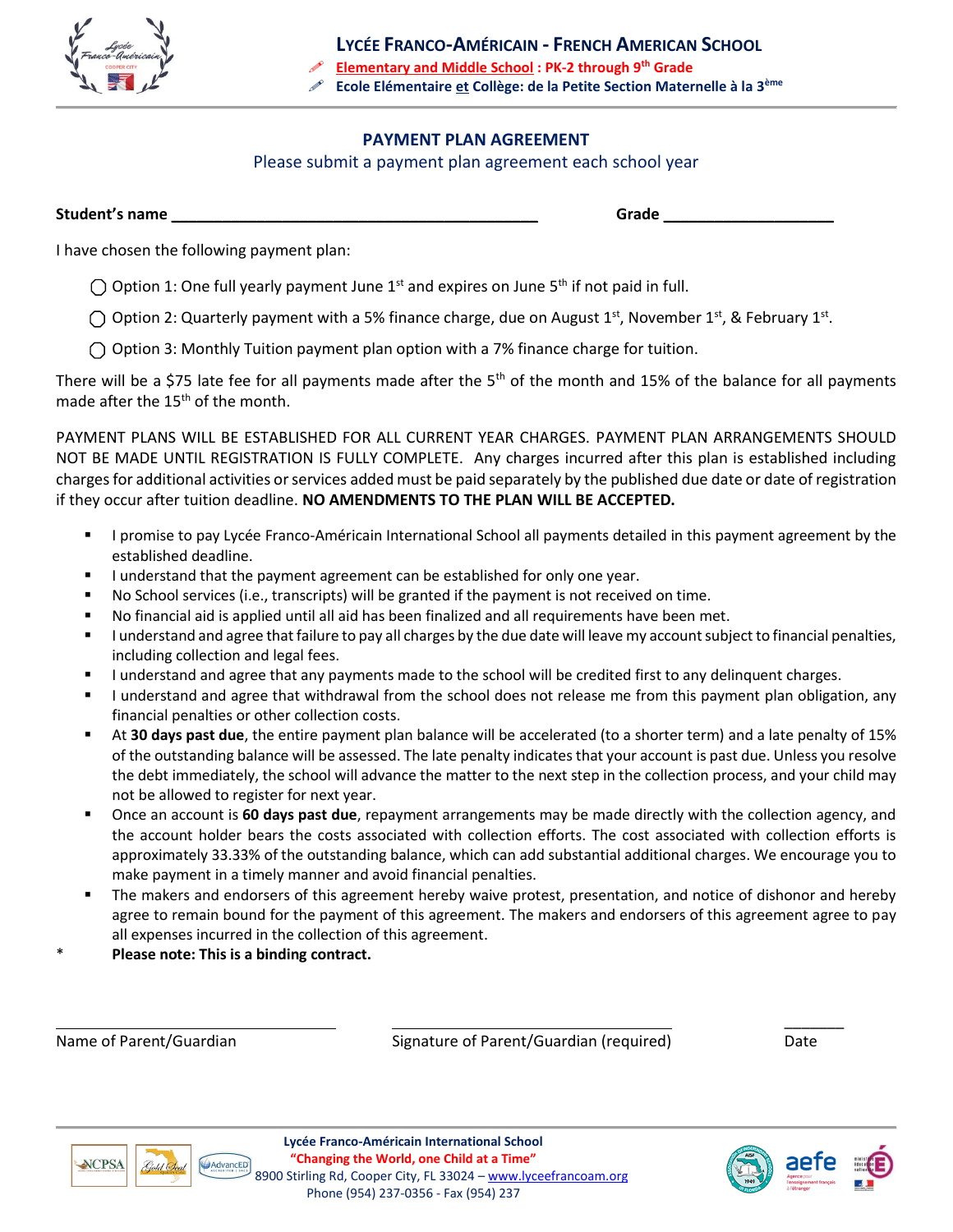

**MIDDLE SCHOOL 2022-2023**

### **TUITION PAYMENT PLAN/MIDDLE SCHOOL 2022-2023**

- ❖ Tuition for **Option 1:** Onetime payment of \$11,500.00 due June 1st, 2022, expires on June 5th, 2022.
- ❖ Tuition for **Option 2**: Three quarterly payments of \$3,425.00 due on August 1st, November 1st, and February 1st .
- ❖ Tuition for **Option 3:** Ten monthly payments of \$1,099.00 due on the 1st of each month from August to May.

These are yearly binding contracts. **Tuition is non-refundable and is due for the entire school year even if your child is officially withdrawn from the school before the end of the school year. Prepaid tuition will not be reimbursed.** All parents who do NOT pay the tuition in full by August 1<sup>st</sup>, 2022, will be required to pay for tuition insurance (Elementary \$250/year).

➢ **All tuition plans include a Nonrefundable deposit of \$1,800 due by March 31 st**

#### **Parental involvement requirement**

Twenty (20) hours of parental involvement per year are required from each family and if all 20 hours have not been completed by May 15<sup>th</sup>, the school will charge \$10 per each hour not completed.

- Meals: payments are due on the first of each month.
- **After and Before School Care:** Payments are due on the first of each month. (A daily rate is also available.)

# **FEES**

#### **Lycée Franco-Américain International School will assess the following charges:**

- $\triangleright$  Late Payment fee- \$75 for payments made after the 5<sup>th</sup> of each month, and 15% of the balance for payments made after the 15<sup>th</sup> of the month.
- ➢ Returned Check Fee-\$35.00, after two returned checks, we will only accept cash, cashier's check and money order.
- ➢ Late Pickup Fee is \$5 per minute after 6:05 p.m.

#### **Registration fees (including Supply fee, Book fees, Admission test fees, etc.) are non-refundable.**

- $\checkmark$  During registration, parents are required to provide the child's Florida Certification of Immunization form and the School Entry Health Exam form, signed and stamped by your child's doctor.
- $\checkmark$  D.C.F.S. requires that you receive the school's brochure, which includes the discipline policy. The signature below indicates that the parents/legal guardian(s) have been notified and agree with the discipline policy and the school rules and regulations.
- $\checkmark$  The administration reserves the right not to accept a student after the initial interview.

I certify that I have read and understand the above terms.

Signature Date Date of the Date of the Date of the Date of the Date of the Date of the Date of the Date of the



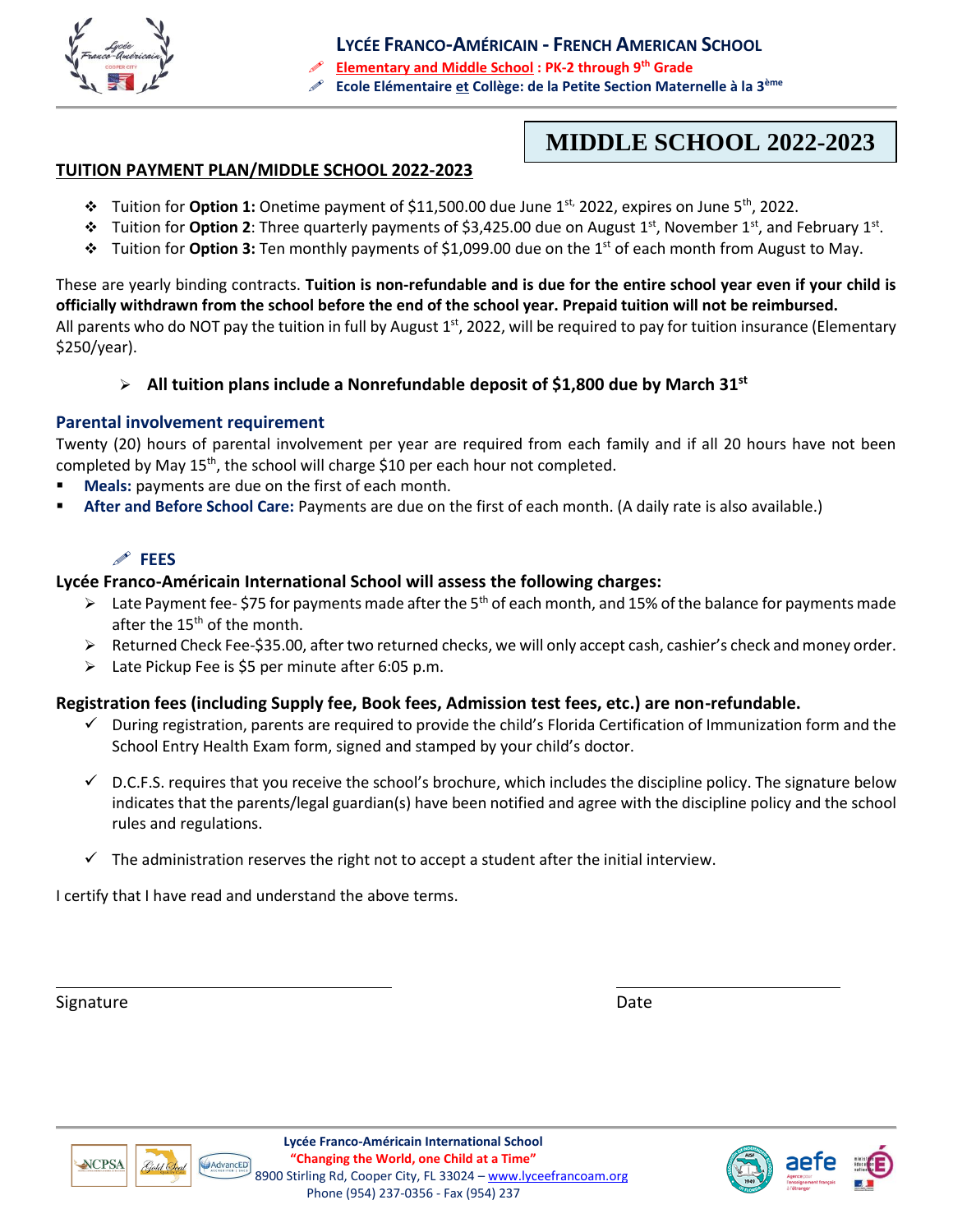

**LYCÉE FRANCO-AMÉRICAIN - FRENCH AMERICAN SCHOOL Elementary and Middle School : PK-2 through 9th Grade Ecole Elémentaire et Collège: de la Petite Section Maternelle à la 3ème**

#### **TUITION PAYMENT PLAN/ELEMENTARY 2022-2023**

# **ELEMENTARY 2022-2023**

- ❖ Tuition for **Option 1:** Onetime payment of \$11,500.00 due June 1st, 2022, expires on June 5th, 2022.
- ❖ Tuition for **Option 2**: Three quarterly payments of \$3,425.00 due on August 1st, November 1st, and February 1st .
- ❖ Tuition for **Option 3:** Ten monthly payments of \$1,099.00 due on the 1st of each month from August to May.

These are yearly binding contracts. **Tuition is non-refundable and is due for the entire school year even if your child is officially withdrawn from the school before the end of the school year. Prepaid tuition will not be reimbursed.** All parents who do NOT pay the tuition in full by August 1<sup>st</sup>, 2022, will be required to pay for tuition insurance (Elementary \$250/year).

➢ **All tuition plans include a Nonrefundable deposit of \$1,800 due by March 31 st**

#### **Parental involvement requirement**

Twenty (20) hours of parental involvement per year are required from each family and if all 20 hours have not been completed by May 15<sup>th</sup>, the school will charge \$10 per each hour not completed.

- Meals: payments are due on the first of each month.
- **After and Before School Care:** Payments are due on the first of each month. (A daily rate is also available.)

# **FEES**

#### **Lycée Franco-Américain International School will assess the following charges:**

- $\triangleright$  Late Payment fee- \$75 for payments made after the 5<sup>th</sup> of each month, and 15% of the balance for payments made after the 15<sup>th</sup> of the month.
- ➢ Returned Check Fee-\$35.00, after two returned checks, we will only accept cash, cashier's check and money order.
- ➢ Late Pickup Fee is \$5 per minute after 6:05 p.m.

#### **Registration fees (including Supply fee, Book fees, Admission test fees, etc.) are non-refundable.**

- $\checkmark$  During registration, parents are required to provide the child's Florida Certification of Immunization form and the School Entry Health Exam form, signed and stamped by your child's doctor.
- $\checkmark$  D.C.F.S. requires that you receive the school's brochure, which includes the discipline policy. The signature below indicates that the parents/legal guardian(s) have been notified and agree with the discipline policy and the school rules and regulations.
- $\checkmark$  The administration reserves the right not to accept a student after the initial interview.

I certify that I have read and understand the above terms.

Signature Date Date of the Date of the Date of the Date of the Date of the Date of the Date of the Date of the Date of the Date of the Date of the Date of the Date of the Date of the Date of the Date of the Date of the Dat





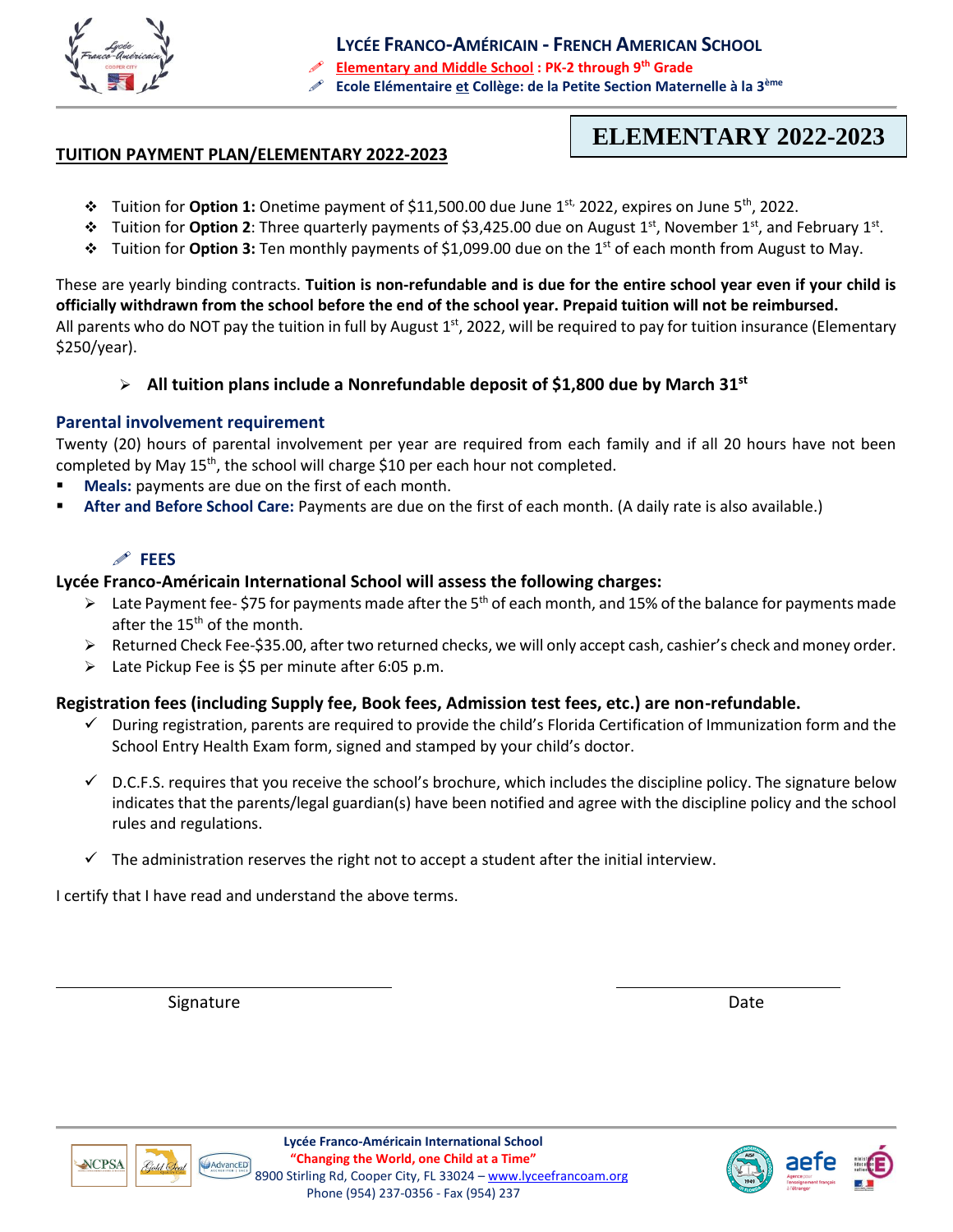

**KINDERGARTEN 2022-2023**

#### **TUITION PAYMENT PLAN KINDERGARTEN 2022-2023**

- ❖ Tuition for **Option 1:** Onetime payment of \$11,000.00 due June 1st 2022, expires on June 5th 2022.
- ❖ Tuition for **Option 2**: Three quarterly payments of \$3,285.00 due on August 1st, November 1st, and February 1st .
- ❖ Tuition for **Option 3:** Ten monthly payments of \$1,099.00 due on the 1st of each month from August May.

These are yearly binding contracts. **Tuition is non-refundable and is due for the entire school year even if your child is officially withdrawn from the school before the end of the school year. Prepaid tuition will not be reimbursed.** All parents who do NOT pay the tuition in full by August 1st, 2022 will be required to pay for tuition insurance (Elementary \$250/year).

## ➢ **All tuition plans include a Nonrefundable deposit of \$1,700 due by March 31 st**

## **Parental involvement requirement**

Twenty (20) hours of parental involvement per year are required from each family and if all 20 hours have not been completed by May  $15<sup>th</sup>$ , the school will charge \$10 per each hour not completed.

- **Meals:** payments are due on the first of each month.
- **After and Before School Care:** Payments are due on the first of each month. (A daily rate is also available.)

# **FEES**

## **Lycée Franco-Américain International School will assess the following charges:**

- $\triangleright$  Late Payment fee- \$75 for payments made after the 5<sup>th</sup> of each month, and 15% of the balance for payments made after the 15<sup>th</sup> of the month.
- ➢ Returned Check Fee-\$35.00, after two returned checks, we will only accept cash, cashier's check and money order.
- ➢ Late Pickup Fee is \$5 (five) per minute after 6:05 p.m.

#### **Registration fees (including Supply fee, Book fees, Admission test fees, etc.) are non-refundable.**

- ✓ During registration, parents are required to provide the child's Florida Certification of Immunization form and the School Entry Health Exam form, signed and stamped by your child's doctor.
- $\checkmark$  D.C.F.S. requires that you receive the school's brochure, which includes the discipline policy. The signature below indicates that the parents/legal guardian(s) have been notified and agree with the discipline policy and the school rules and regulations.
- $\checkmark$  The administration reserves the right not to accept a student after the initial interview.

I certify that I have read and understand the above terms.

Signature Date Date



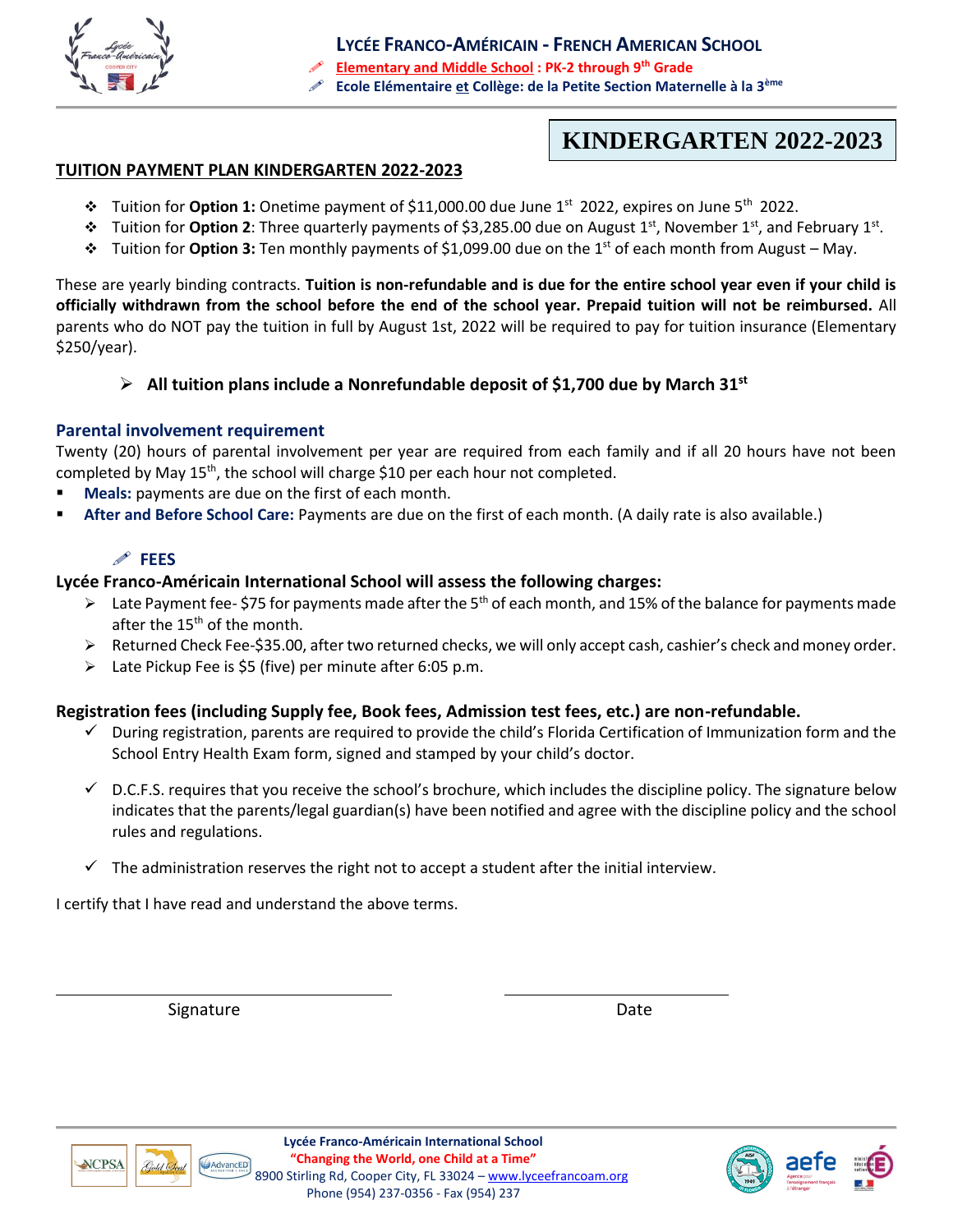

**LYCÉE FRANCO-AMÉRICAIN - FRENCH AMERICAN SCHOOL Elementary and Middle School : PK-2 through 9th Grade Ecole Elémentaire et Collège: de la Petite Section Maternelle à la 3ème**

#### **TUITION PAYMENT PLAN PRESCHOOL 2022-2023**

# **PRESCHOOL 2022-2023**

- ❖ Tuition for **Option 1:** Onetime payment of \$10,000.00 due June 1st , 2022, expires on June 5th 2022.
- ❖ Tuition for **Option 2**: Three quarterly payments of \$3,085.00 due on August 1st, November 1st, and February 1st .
- ❖ Tuition for **Option 3:** Ten monthly payments of \$990.00 due on the 1st of each month from August May.

These are yearly binding contracts. **Tuition is non-refundable and is due for the entire school year even if your child is officially withdrawn from the school before the end of the school year. Prepaid tuition will not be reimbursed.** All parents who do NOT pay the tuition in full by August 1st, 2022, will be required to pay for tuition insurance (Elementary \$250/year).

#### ➢ **All tuition plans include a Nonrefundable deposit of \$1,275 due by March 31 st**

#### **Parental involvement requirement**

Twenty (20) hours of parental involvement per year are required from each family and if all 20 hours have not been completed by May 15<sup>th</sup>, the school will charge \$10 per each hour not completed.

- **Meals:** payments are due on the first of each month.
- **After and Before School Care:** Payments are due on the first of each month. (A daily rate is also available.)

#### **FEES**

#### **Lycée Franco-Américain International School will assess the following charges:**

- $\triangleright$  Late Payment fee- \$75 for payments made after the 5<sup>th</sup> of each month, and 15% of the balance for payments made after the 15<sup>th</sup> of the month.
- ➢ Returned Check Fee-\$35.00, after two returned checks, we will only accept cash, cashier's check and money order.
- ➢ Late Pickup Fee is \$5 (five) per minute after 6:05 p.m.

#### **Registration fees (including Supply fee, Book fees, Admission test fees, etc.) are non-refundable.**

- $\checkmark$  During registration, parents are required to provide the child's Florida Certification of Immunization form and the School Entry Health Exam form, signed and stamped by your child's doctor.
- $\checkmark$  D.C.F.S. requires that you receive the school's brochure, which includes the discipline policy. The signature below indicates that the parents/legal guardian(s) have been notified and agree with the discipline policy and the school rules and regulations.
- $\checkmark$  The administration reserves the right not to accept a student after the initial interview.

I certify that I have read and understand the above terms.

Signature Date Date Date Date Date Date